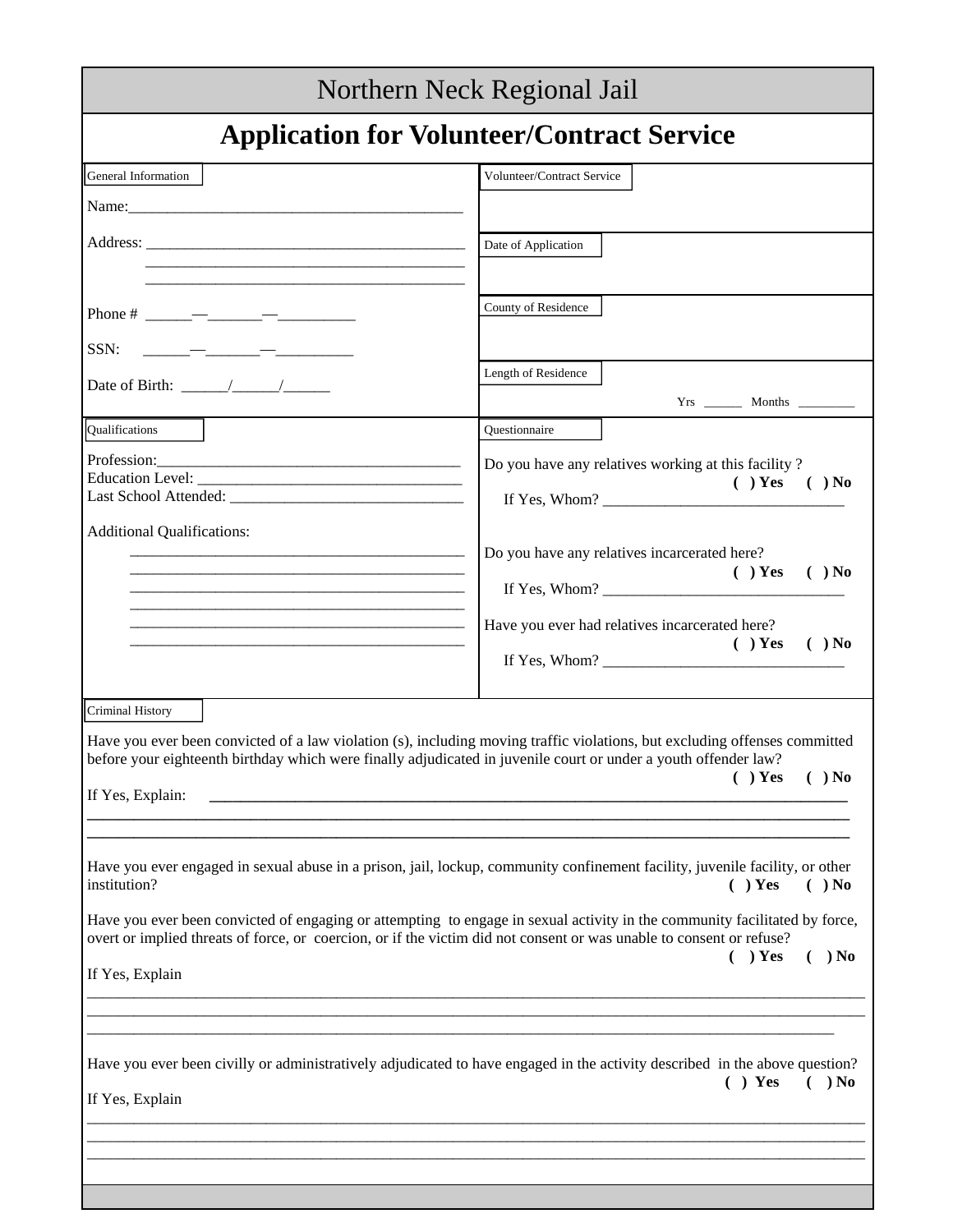| Northern Neck Regional Jail                       |                                                                                               |      |  |  |
|---------------------------------------------------|-----------------------------------------------------------------------------------------------|------|--|--|
| <b>Application for Volunteer/Contract Service</b> |                                                                                               |      |  |  |
| References                                        |                                                                                               |      |  |  |
| Name                                              | Phone                                                                                         |      |  |  |
|                                                   |                                                                                               |      |  |  |
|                                                   |                                                                                               |      |  |  |
|                                                   | I hereby certify that the information herein is true and complete to the best of my knowledge |      |  |  |
|                                                   | Signature of Volunteer                                                                        | Date |  |  |

- If accepted for volunteer/Contract services with this agency, I agree to abide by all of its policies and procedures.
- I understand that I may terminate my service at any time without prior notice or cause. In addition, the Northern Neck Regional Jail may terminate or modify the volunteer/Contract service relationship at any time without prior notice or cause.
- I agree to have my photograph taken for identification purposes if needed.
- I authorize representatives of the Northern Neck Regional Jail to make such investigations and inquiries as may be necessary, including a criminal history records check, references, education, and other such information needed in arriving at a volunteer/Contract service decision. Upon approval of this application I authorize Northern Neck Regional Jail to check criminal history records, references, and other such information as the jail deems necessary.
- I understand that false or misleading information given on my volunteer/Contract application may cause my volunteer/Contract service with the Northern Neck Regional Jail to be terminated.

 $\overline{\phantom{a}}$  ,  $\overline{\phantom{a}}$  ,  $\overline{\phantom{a}}$  ,  $\overline{\phantom{a}}$  ,  $\overline{\phantom{a}}$  ,  $\overline{\phantom{a}}$  ,  $\overline{\phantom{a}}$  ,  $\overline{\phantom{a}}$  ,  $\overline{\phantom{a}}$  ,  $\overline{\phantom{a}}$  ,  $\overline{\phantom{a}}$  ,  $\overline{\phantom{a}}$  ,  $\overline{\phantom{a}}$  ,  $\overline{\phantom{a}}$  ,  $\overline{\phantom{a}}$  ,  $\overline{\phantom{a}}$ Signature of Volunteer/Contractor Date